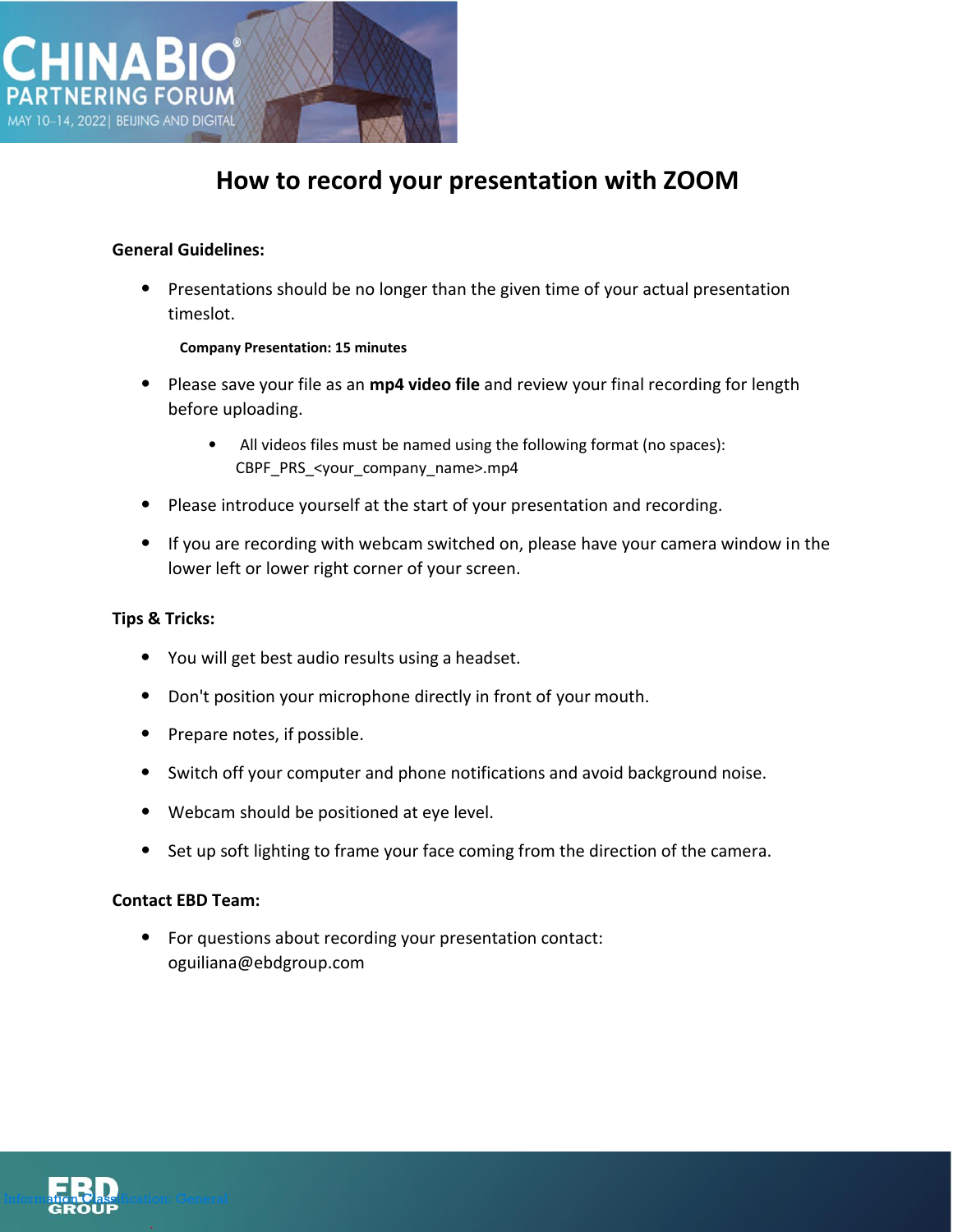

### **Recording Your Presentation**

- $\checkmark$  Open the Zoom app and sign in if prompted.
- $\checkmark$  From the Zoom Home tab, choose one of the below options to start a new meeting:
	- Start without video (no webcam) uncheck 'Start with video'.
	- Start with video (includes webcam) check 'Start with video'.



- ✓ Next, click '**Share Screen**' [ ] in the meeting controls.
- ✓ Choose your PowerPoint presentation screen and then click '**Share**'.

|                                                                                               | Basic                                                                                                                                                                                                                                                                                                       | Advanced                                      |                                                          |
|-----------------------------------------------------------------------------------------------|-------------------------------------------------------------------------------------------------------------------------------------------------------------------------------------------------------------------------------------------------------------------------------------------------------------|-----------------------------------------------|----------------------------------------------------------|
| 19.14                                                                                         |                                                                                                                                                                                                                                                                                                             | L, J                                          |                                                          |
| <b>Screen</b>                                                                                 | Whiteboard                                                                                                                                                                                                                                                                                                  | $^{\circ}$<br>iPhone/iPad                     |                                                          |
| <b>MORT</b><br><b>Service</b><br><b>FRANCISCO CONTRACTOR</b><br><b><i><u>AMPROVED</u></i></b> | Auntil the Media Manufacturer<br>children's<br>₩                                                                                                                                                                                                                                                            | APS900 年後4<br>31793<br><b>My presentation</b> | <b>Chimago</b><br>6009900 0 公式<br><b>My presentation</b> |
| Launch Meeting - Zoom - Googl<br><b>Q</b> Lie Ond Water                                       | BioEquity Zoom Recording Instru W<br>BRACKBANDRA AN LINE & BERTH CO.                                                                                                                                                                                                                                        | Presentation1 - PowerPoint                    | <b>Snipping Tool</b>                                     |
|                                                                                               | rear cre<br>$\mathcal{L}_{\mathcal{R}}$<br>$\circ$<br>control of the control<br><b>CONTRACT</b><br>$\alpha$<br><b>The county</b><br>$\alpha$<br><b>O</b> HALL HE<br>0 22000<br>$\mathcal{L}^{\text{in}}_{\text{in}}(\mathcal{E}_{\text{in}}) = \mathcal{L}^{\text{in}}$<br><b>SHEV-WATER</b><br>4.144447748 |                                               |                                                          |
| Zoom Cloud Meetings<br>- 1                                                                    | Optional EBD Group SPEX Market T                                                                                                                                                                                                                                                                            |                                               |                                                          |

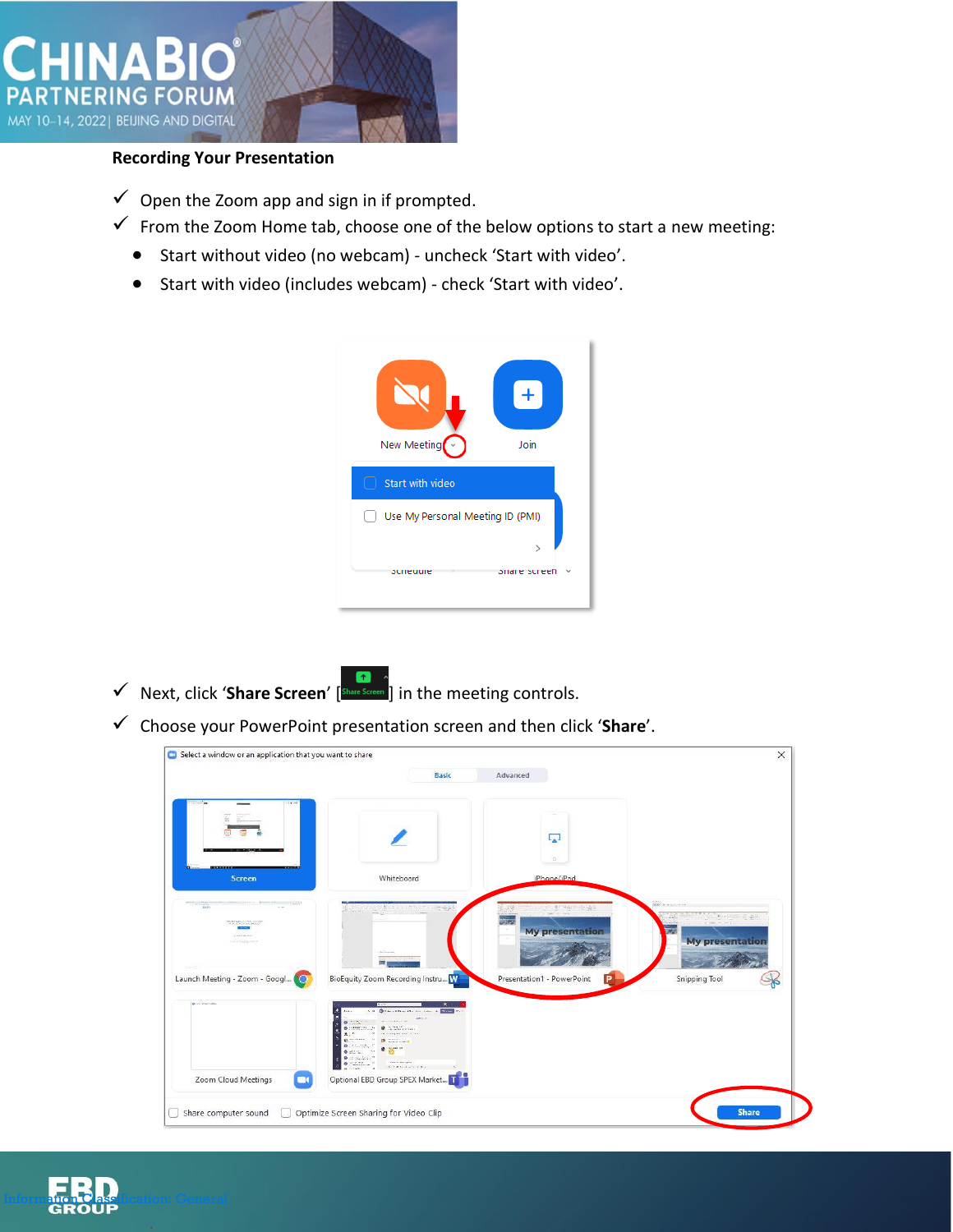

## ✓ **Play** [ ] your PowerPoint presentation/start Slide Show



- Please check that you are sharing the Slide Show view and not the Presenters view. The green border indicates the monitor you are currently sharing.
- If you are not sharing the correct monitor, click '**Display Settings**' then '**Swap Presenter View and Slide Show'***.*

| <b>SHOW TASKBAR</b><br>$F = 1$ | 马<br>कु<br><b>DISPLAY SETTINGS ▼</b><br><b>END SLIDE SHOW</b> |       |
|--------------------------------|---------------------------------------------------------------|-------|
|                                | Swap Presenter View and Slide Show                            |       |
| Ш<br>0:01:02<br>_ ల            | <b>Duplicate Slide Show</b>                                   | 13:23 |
|                                |                                                               |       |

• **Please move your camera window to the lower left or lower right corner.** You can move the camera simply by dragging it to the desired location. Please also make sure that the thumbnail image of your camera window does not obstruct the presentation content.